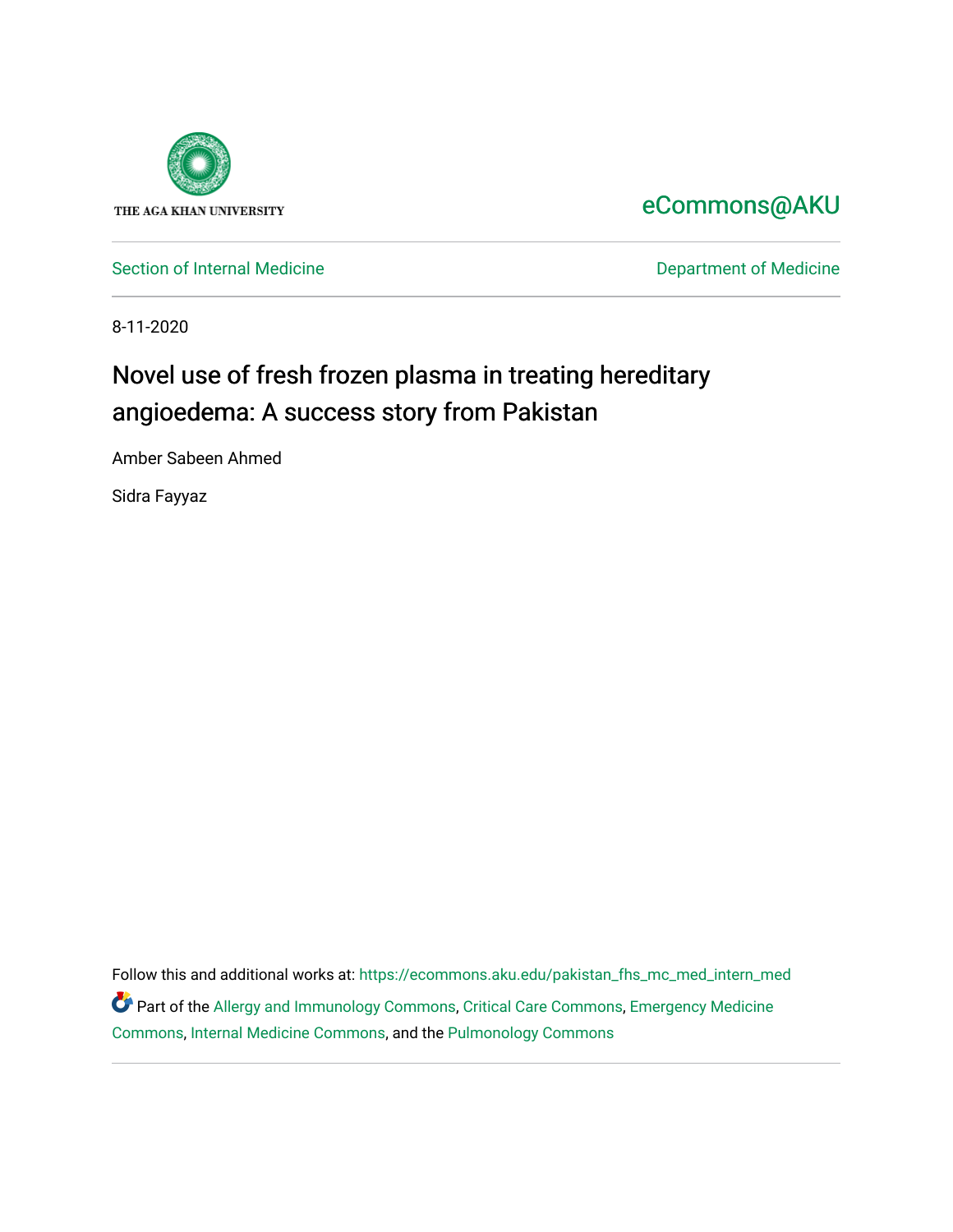# **Novel Use of Fresh Frozen Plasma in Treating Hereditary Angioedema: A Success Story From Pakistan**

Amber Sabeen [Ahmed](https://www.cureus.com/users/170047-amber-sabeen-ahmed)  $^1$  , Sidra [Fayyaz](https://www.cureus.com/users/179163-sidra-fayyaz)  $^2$ 

1. Medicine, Aga Khan University Hospital, Karachi, PAK 2. Pulmonology, Aga Khan University Hospital, Karachi, PAK

**Corresponding author:** Amber Sabeen Ahmed, ambersabeenzafarahmed@gmail.com

#### **Abstract**

Hereditary angioedema (HAE) due to a C1-esterase inhibitor(C1-INH) deficiency is a rare and potentially life-threatening disorder. It is characterized by an episodic and self-limiting increase in vascular permeability. The condition manifests itself as recurrent attacks of swelling in any part of the body. The angioedema can cause the involvement of the respiratory tract, skin, and gastrointestinal tract. Laryngeal involvement can make the condition lifethreatening.

It does not respond well to conventional angioedema therapy of steroids, adrenaline, and antihistamines. The targeted therapy for HAE consists of plasma-derived or recombinant C1- INH, ecallantide, and icatibant or bradykinin receptor antagonist. In the absence of these therapies, it becomes difficult to manage this condition effectively. We present a case of hereditary angioedema, who presented with life-threatening laryngeal edema, causing asphyxia, leading to cardiac arrest. Due to a lack of availability of C1-INH concentrate, he was given fresh frozen plasma (FFP). His condition gradually improved, and he was successfully extubated after three days. This is the first time we are reporting a case from Pakistan in which the patient was successfully treated with FFP for an acute attack of hereditary angioedema.

**Categories:** Emergency Medicine, Internal Medicine, Allergy/Immunology **Keywords:** hereditary angioedema, fresh frozen plasma, intensive care

#### **Introduction**

Hereditary angioedema due to C1-esterase inhibitor(C1-INH) deficiency is a rare, lifethreatening disease that affects about one in 10,000 to one in 150,000 people [1]. Seventy-five percent of cases are autosomal dominant and 25% of cases are due to spontaneous mutation. It is caused by an inherited deficiency of C1-INH that is either quantitative (type 1)  $[2-3]$  or functional (type 2) [4].

C1-INH is a key inhibitor of factor XIIa, factor XIIf, and plasma kallikrein, all of which are important enzymes in the kallikrein-kinin cascade. The deficiency of C1-INH causes the activation of the cascade. The high molecular weight kininogen, especially, has excessive cleavage, which causes increased bradykinin production [5]. The bradykinin thus produced causes increased vascular permeability, which, in turn, causes swelling and inflammation.

Serum C4 level is a readily available screening test for HAE, with almost always decreased levels

#### **How to cite this article**

Sabeen Ahmed A, Fayyaz S (August 11, 2020) Novel Use of Fresh Frozen Plasma in Treating Hereditary Angioedema: A Success Story From Pakistan. Cureus 12(8): e9669. DOI 10.7759/cureus.9669

**Received** 07/24/2020 **Review began** 07/28/2020 **Review ended** 07/28/2020 **Published** 08/11/2020

#### **© Copyright** 2020

Sabeen Ahmed et al. This is an open access article distributed under the terms of the Creative Commons Attribution License CC-BY 4.0., which permits unrestricted use, distribution, and reproduction in any medium, provided the original author and source are credited.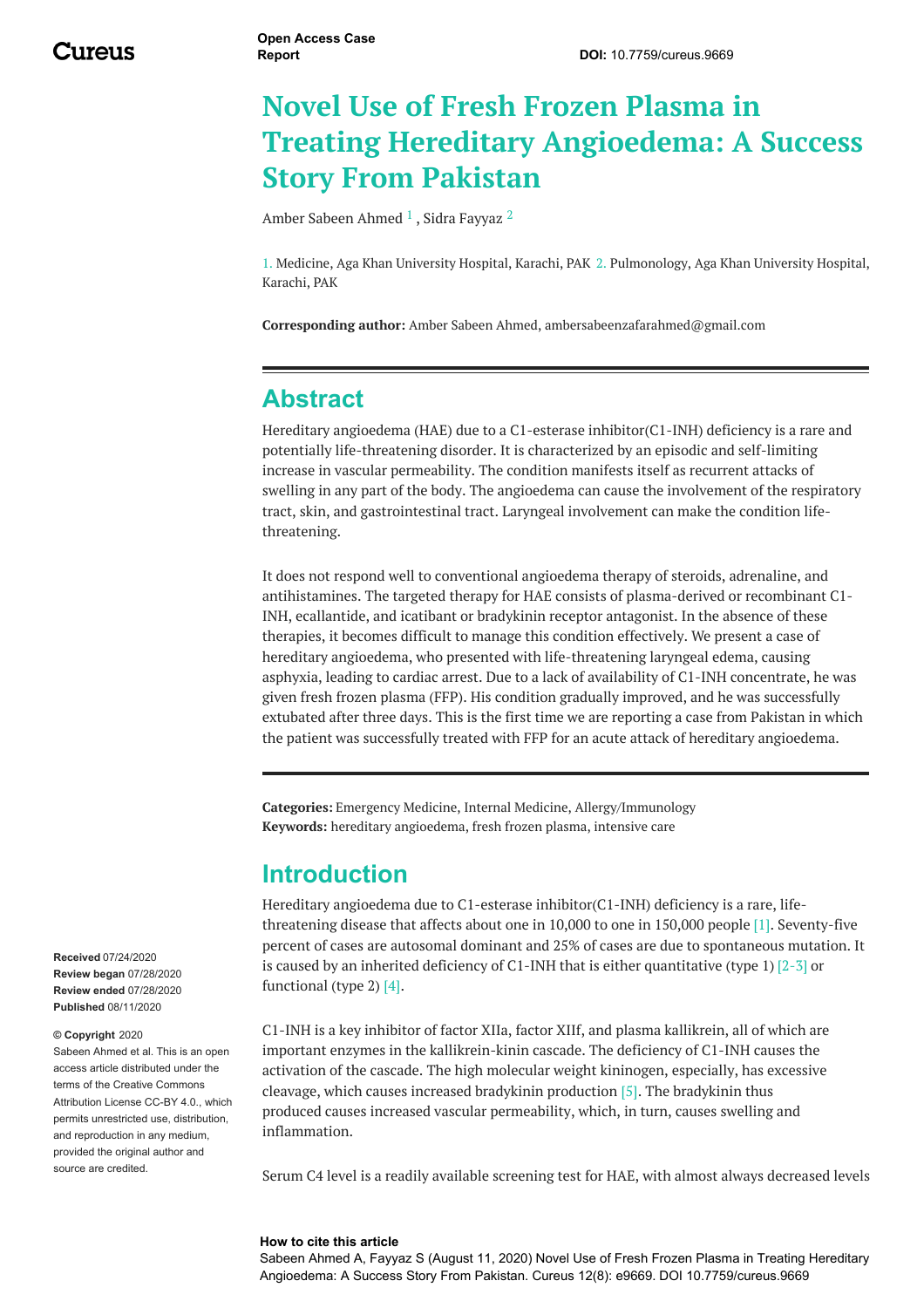during attacks.

Supportive treatment with antihistamines and corticosteroids has a very limited role in its management. The mainstay of emergency treatment in acute attacks includes C1-INH concentrate (plasma-derived or recombinant) [6-7] or bradykinin-receptor antagonists. The targeted therapies are, however, not available in most low to middle-income countries (LMICs) like Pakistan. There is some published data about the use of fresh frozen plasma (FFP) for acute treatment of the condition [8]. We present here a case of life-threatening, hereditary angioedema due to a C1-esterase inhibitor deficiency being successfully managed with fresh frozen plasma.

#### **Case Presentation**

A 30-year, single male, accountant by occupation, presented to the emergency department of Aga Khan University Hospital, with severe bronchospasm, respiratory distress, and angioedema. His symptoms developed, following a fall on the ground with a minor injury to his face, over the area below left lower eyelid, six hours back. The swelling started over the area of trauma and gradually spread all over the face, including both eyelids. He had no history of ingestion of any food or medicines prior to the development of swelling. He had a history of similar but mild multiple attacks in the past (eight to 10 times in the last three years).

On arrival to the emergency room (ER), he was in obvious respiratory distress with an audible wheeze and hoarse voice. He was tachypneic with a respiratory rate of 38/min and had a heart rate of 135/min with a blood pressure of 100/75. He was given intravenous (IV) steroids, adrenaline, and antihistamine immediately, with no relief of his symptoms. His condition worsened, and he suddenly went into cardiorespiratory arrest. He had cardiopulmonary resuscitation (CPR) of around five mins with pulseless electrical activity (PEA) and was intubated and shifted to the intensive care unit (ICU). His medical records showed him to be a case of hereditary angioedema. He was started on fresh frozen plasma (FFP) after two hours of ER admission, as there was no other treatment option available. He continued receiving FFP every six hours until the resolution of his symptoms, which took around 18 hours. His laryngeal edema resolved suggested by a positive cuff leak, which was detected on deflating the ballon of his endotracheal tube. He didn't develop any adverse reactions related to transfusion. He was successfully extubated on Day 3 of his ICU stay. His blood sample, taken at the time of intubation, before any FFP transfusion, showed a low C4 level 0.10  $g/l$  (normal range (0.12-0.36)). The patient recovered fully and was shifted to a monitored step-down unit and then a general care ward. The patient and family members were educated regarding the avoidance of triggering factors and early reporting to the hospital if the symptoms develop. He was later discharged from the hospital on Day 5 to be followed in the clinic and was prescribed danazol for prophylaxis.

#### **Discussion**

Our case describes the first published successful management of life-threatening HAE with FFP from Pakistan. HAE, first described in 1882, is an autosomal dominant hereditary disorder [9]. Clinically, HAE presents as recurrent bouts of nonpruritic subcutaneous and submucosal swelling, which can be localized to the extremities, face, bowels, or upper respiratory tract. Abdominal episodes may occur, accompanied by severe nausea and pain mimicking an acute abdomen.

Laryngeal edema, if present, can significantly contribute to mortality, which is reported at around 15%-30% in the literature [3]. Our patient developed significant laryngeal edema leading to significant hypoxia and cardiopulmonary arrest. Based on his previous diagnosis of HAE, our patient was started on FFP.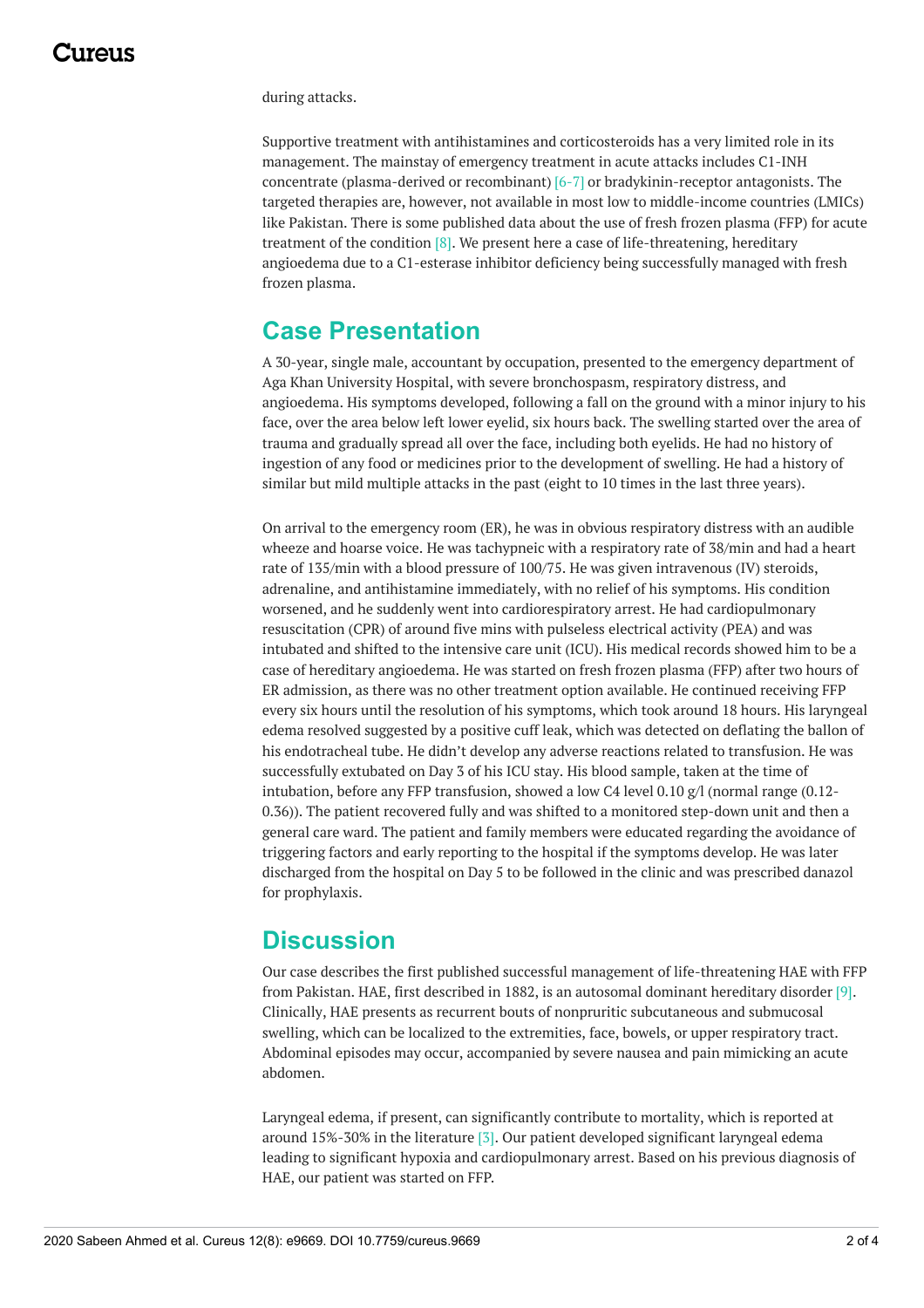#### 1174110

The recommended treatment of this life-threatening complication of HAE is C1 inhibitor (C1- INH) concentrates (plasma-derived or recombinant) [5-6] or bradykinin-receptor antagonists. Ecallantide, which is a plasma kallikrein inhibitor, and icatibant, a bradykinin B2 receptor antagonist, have been recently approved by the Food and Drug Administration (FDA) for the management of acute attacks of HAE [8].

In the absence of these specific therapies in Pakistan, FFP remained the only treatment option available for our patient, as it contains C1-INH [10-11]. This therapy was started two hours after ER arrival, which was also the median time noted in a detailed study from Africa and Iran, analyzing a few episodes of HAE [11].

The dosage of FFP received by our patient was 6 units (approx.20 ml/kg), which led to a complete resolution of symptoms in 18 hours. There is limited published data about the exact dosage of FFP. In a few studies, estimates of 1-4 units or 20 mL/kg of FFP were found to be effective [11-12].

Although HAE literature suggests occasional side effects with its use, we did not encounter any adverse effects. There are also concerns about its safety in some studies, suggesting that its use can precipitate angioedema due to harmful substrates [13].

FFP treatment offered in a timely manner to our patient resulted in the complete resolution of angioedema and was a lifesaver. Alloimmunization and volume overload, known as the adverse effects of FFP usage, were also not observed in our patient. In our resource-limited setting, with the unavailability of targeted therapies, FFP treatment proved itself to be highly effective and safe in the management of our patient.

### **Conclusions**

This is the first time the successful treatment of hereditary angioedema with FFP has been reported from Pakistan. In the absence of targeted therapy in most LMICs, FFP is an alternative therapeutic option for the acute management of HAE. We need comparative studies between targeted therapies and FFP to establish its use for this rare condition, especially in resourcepoor settings. We also need to have clear recommendations for FFP use, regarding treatment thresholds, time to start therapy, and dosing.

## **Additional Information**

#### **Disclosures**

**Human subjects:** Consent was obtained by all participants in this study. **Conflicts of interest:** In compliance with the ICMJE uniform disclosure form, all authors declare the following: **Payment/services info:** All authors have declared that no financial support was received from any organization for the submitted work. **Financial relationships:** All authors have declared that they have no financial relationships at present or within the previous three years with any organizations that might have an interest in the submitted work. **Other relationships:** All authors have declared that there are no other relationships or activities that could appear to have influenced the submitted work.

#### **References**

- 1. Ali MA, Borum ML: Hereditary angioedema: what the [gastroenterologist](https://dx.doi.org/10.2147/CEG.S50465?utm_medium=email&utm_source=transaction) needs to know. Clin Exp Gastroenterol. 2014, 20:435-445. [10.2147/CEG.S50465](https://dx.doi.org/10.2147/CEG.S50465?utm_medium=email&utm_source=transaction)
- 2. Nzeako UC, Frigas E, Tremaine WJ: Hereditary [angioedema.](https://dx.doi.org/10.1001/archinte.161.20.2417?utm_medium=email&utm_source=transaction) A broad review for clinicians . Arch Intern Med. 2001, 161:2417-2429. [10.1001/archinte.161.20.2417](https://dx.doi.org/10.1001/archinte.161.20.2417?utm_medium=email&utm_source=transaction)
- 3. Bork K, Meng G, Staubach P, Hardt J: Hereditary angioedema: new findings concerning